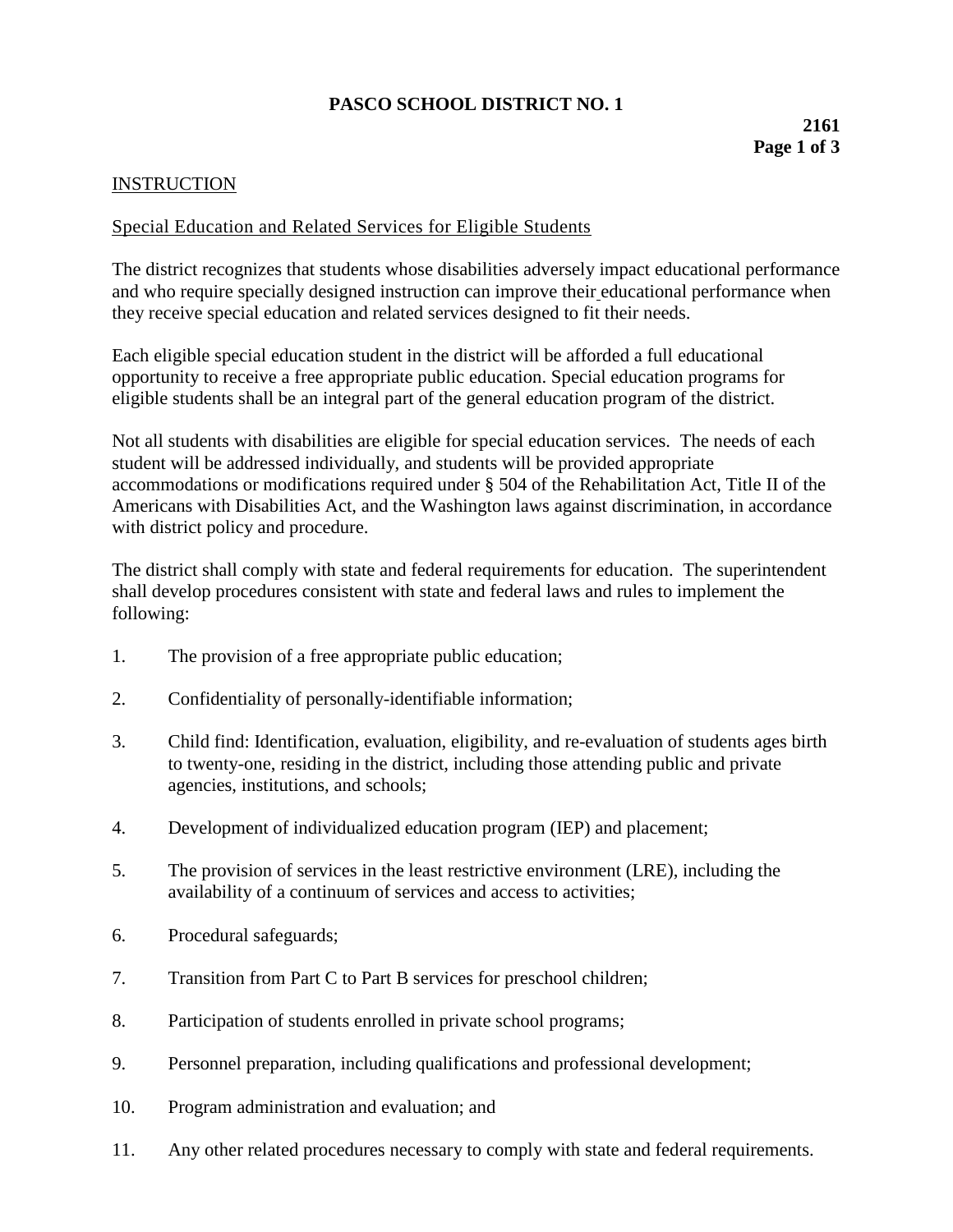### A. Mediation or Resolution Agreements

The board authorizes the superintendent or a designee to bind the district to a mediation or resolution agreement reached in accordance with state and/or federal dispute resolution procedures for special education.

### B. Participation in Graduation Ceremonies

Any student receiving special education or related services under an individualized education program pursuant to state and federal law, and who is eligible to continue to receive such services between the ages of eighteen and twenty-one will be permitted to participate in the graduation ceremony and activities after four years of high school attendance with his or her ageappropriate peers and receive a certificate of attendance.

Participation in the graduation ceremony is voluntary for the student. Receipt of a certificate of attendance pursuant to this policy shall not preclude a student from continuing to receive special education and related services for which the student qualifies under an individualized education program beyond the date of the graduation ceremony.

A student's participation in the graduation ceremony and receipt of a certificate of attendance under this section shall not be construed as the student's receipt of either a high school diploma or a certificate of individual achievement. Nothing in this policy shall be construed to confer further eligibility for special education or related services onto students whose eligibility for such services has ended.

| <b>Cross References:</b> | Board Policy 2162    | <b>Education of Students with Disabilities</b><br>Under Section 504 of the<br>Rehabilitation Act of 1973 |
|--------------------------|----------------------|----------------------------------------------------------------------------------------------------------|
|                          | Board Policy 3300    | Corrective Actions or Punishment                                                                         |
|                          | Board Policy 3323    | Long-Term Suspensions                                                                                    |
|                          | Board Policy 3600    | <b>Student Records</b>                                                                                   |
| Legal References:        | <b>RCW 28A.155</b>   | <b>Special Education</b>                                                                                 |
|                          | <b>RCW 49.60</b>     | Law Against Discrimination                                                                               |
|                          | 20 USC 1400 et seq.  | Individuals with Disabilities Education<br>Improvement Act of 2004                                       |
|                          | 42 U.S.C. 1213-12133 | Americans with Disabilities Act of 1990                                                                  |
|                          | 29 U.S.C. 794        | Section 504 of the Rehabilitation Act of                                                                 |
|                          |                      | 1973, as amended by the                                                                                  |
|                          |                      | Rehabilitation Act Amendments of                                                                         |
|                          |                      | 1974, Pub. L. 93-516                                                                                     |